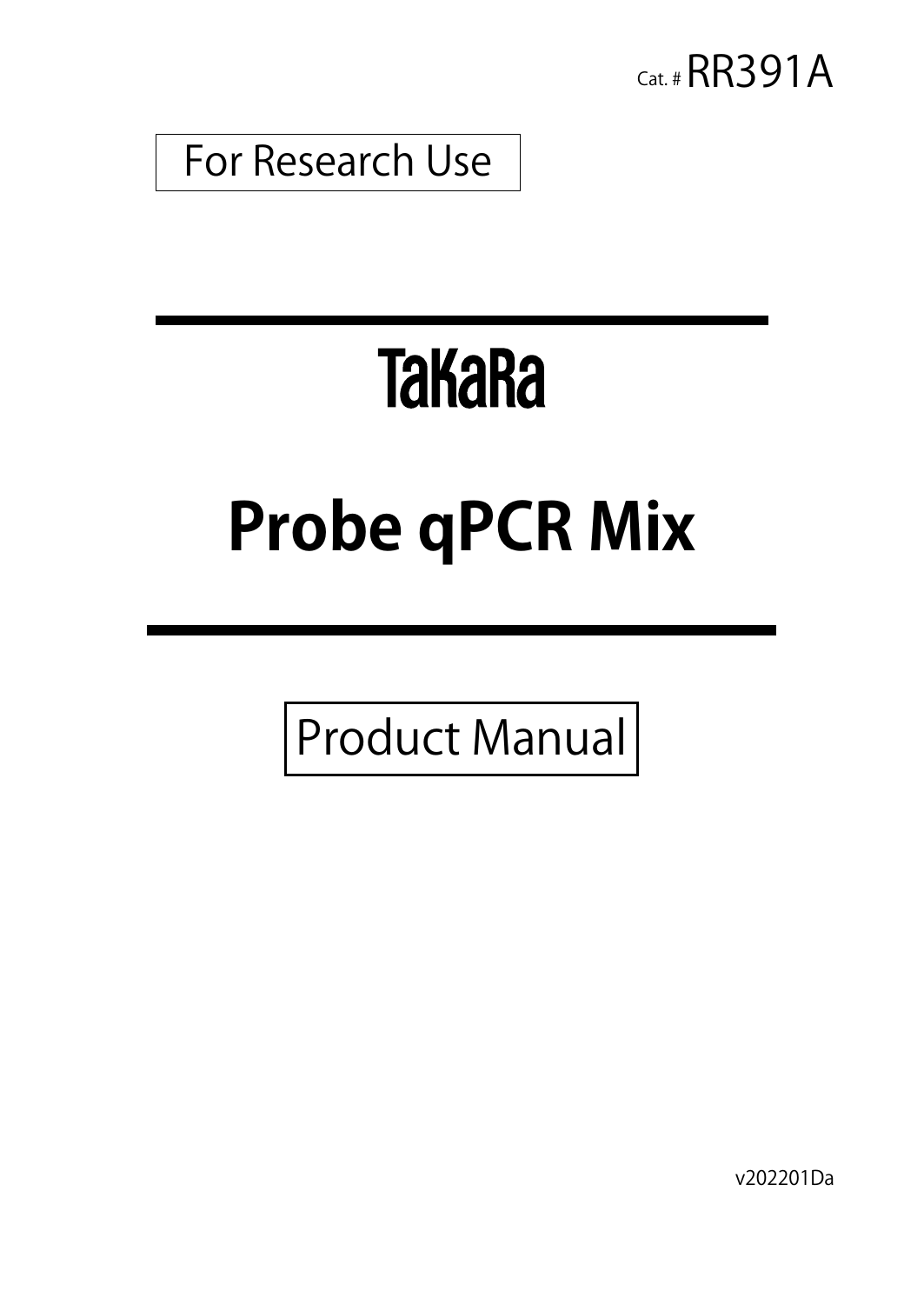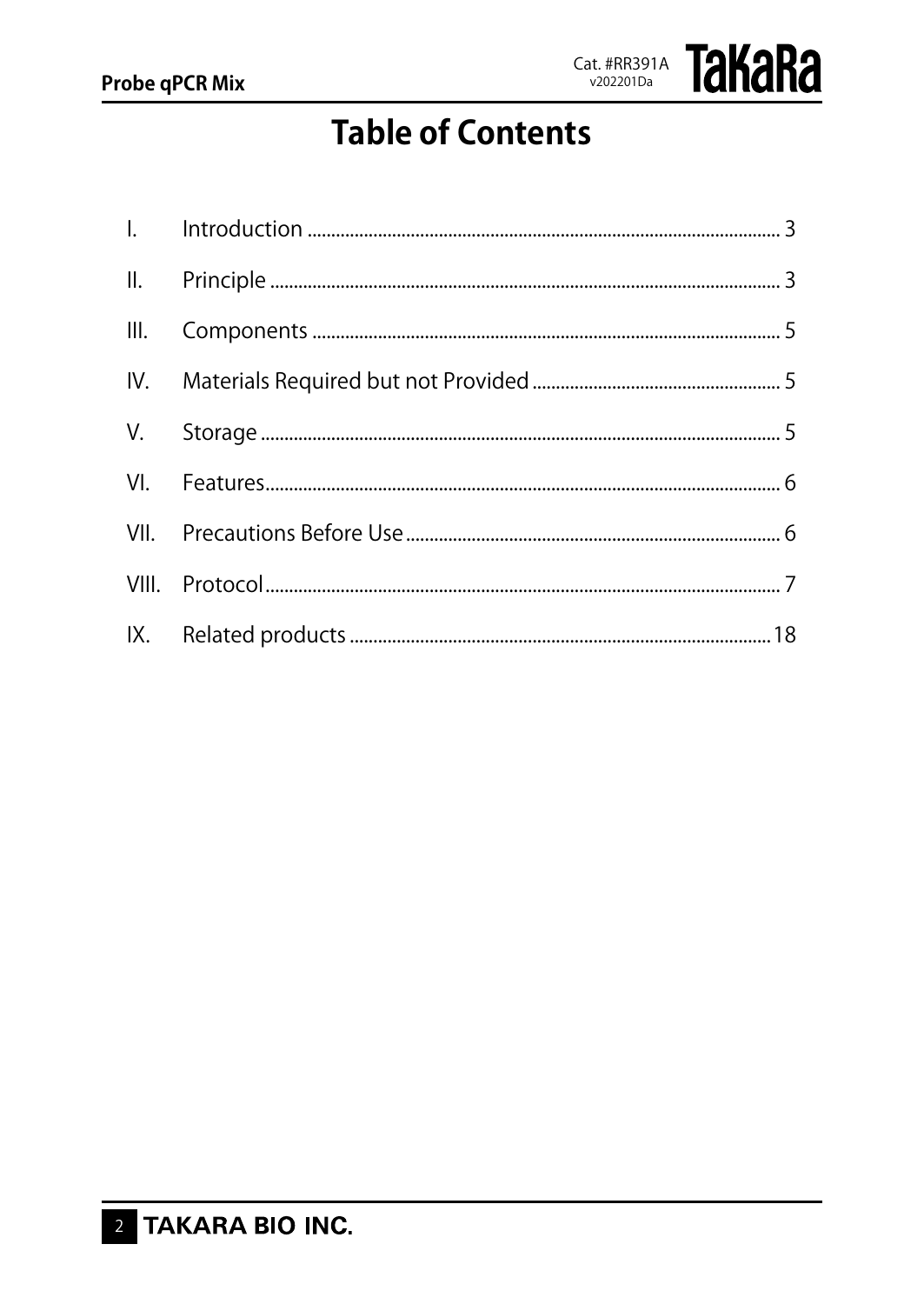# **I. Introduction**

Probe qPCR Mix is designed for probe-based qPCR. This product is also suitable for high-speed PCR. Probe qPCR Mix allows accurate target quantification and detection over a broad dynamic range and makes it possible to perform highly reproducible and reliable real-time PCR analyses. The product is supplied as a 2X premix to facilitate easy preparation of reaction mixtures. As the 2X premixed reagent contains Tli RNaseH, a heat-resistant RNase H, it can minimize PCR inhibition by residual mRNA in reactions using cDNA templates. A combination of an optimized hot-start PCR enzyme, an anti-*Taq* antibody, and a buffer optimized for real-time PCR results in excellent suppression of non-specific amplification, high amplification efficiency, and high detection sensitivity in realtime PCR analyses.

### **Compatible Instrument Systems Include:**

- Thermal Cycler Dice™ Real Time System III (Cat. #TP950/TP970/TP980/TP990)<sup>\*</sup>
- Thermal Cycler Dice Real Time System // (Cat. #TP900/TP960: discontinued)
- Thermal Cycler Dice Real Time System Lite (Cat. #TP700/TP760: discontinued)
- • Applied Biosystems 7300/7500/7500 Fast Real-Time PCR System and StepOnePlus Real-Time PCR System (Thermo Fisher Scientific)
- LightCycler 96/480 System (Roche Diagnostics)
- CFX96 Real-Time PCR Detection System (Bio-Rad)
- Smart Cycler System/Smart Cycler II System (Cepheid)
- Not available in all geographic locations. Check for availability in your area.

#### **II. Principle**

This product uses a hot-start PCR enzyme for PCR amplification. PCR amplification products can be monitored in real time using a probe.

#### **1. PCR**

PCR is a technique used to amplify specific target sequences from minute amounts of DNA. By repeating three cycles of heat denaturation, primer annealing, and primer extension, the target fragment is amplified up to a million times by DNA polymerase within a short time.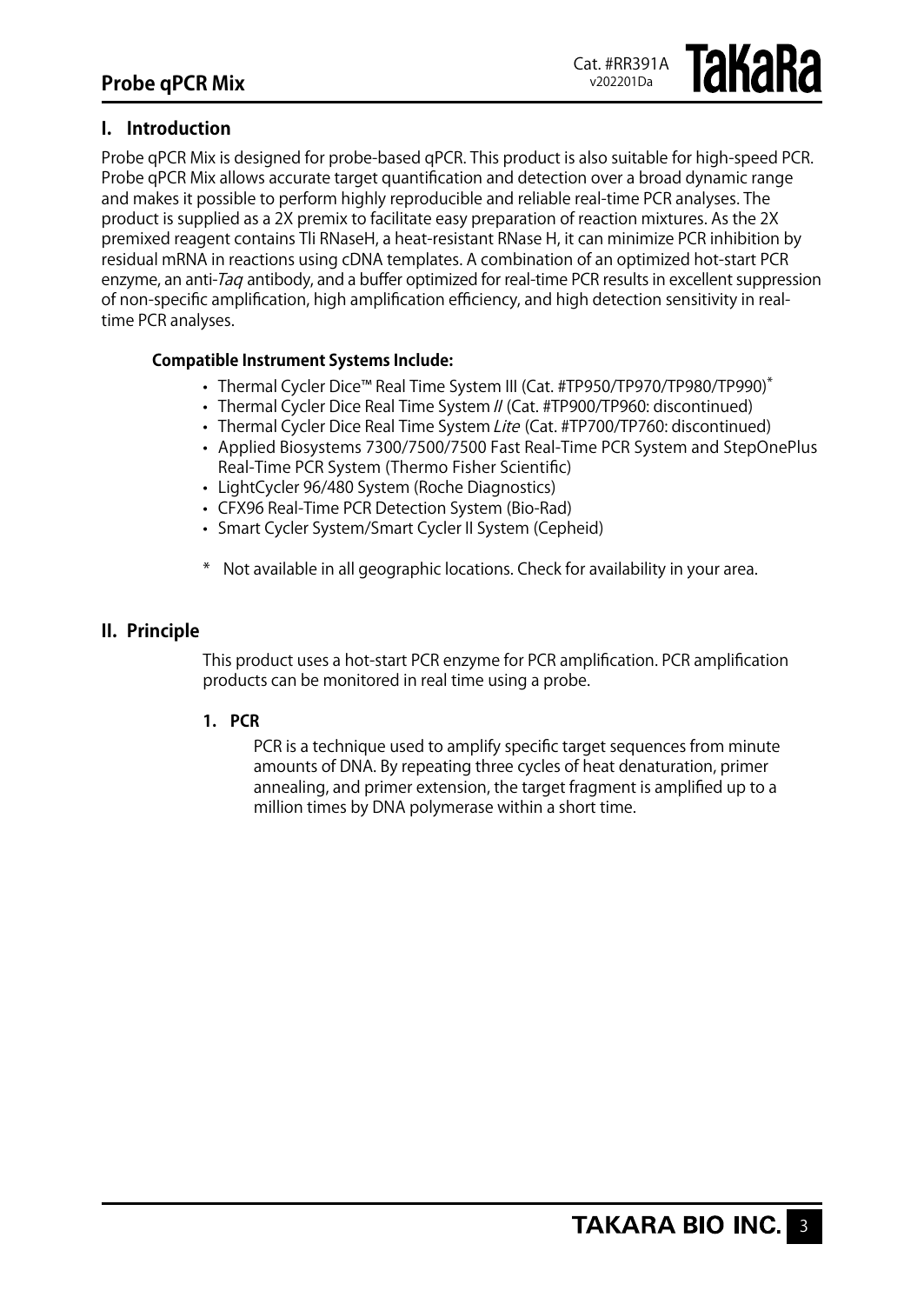### **2. Fluorescence detection**

Oligonucleotides modified with a 5' fluorophore (e.g., FAM) and a 3' quencher (e.g., TAMRA) are added to the reaction.

Under annealing conditions, the probe hybridizes in a sequence-specific manner to the template DNA. Fluorescence of the fluorophore is suppressed by the quencher. During the extension reaction, the  $5' \rightarrow 3'$  exonuclease activity of Taq DNA polymerase degrades the hybridized probe, releasing quencher suppression and allowing fluorescence.



2) Primer annealing/probe hybridization

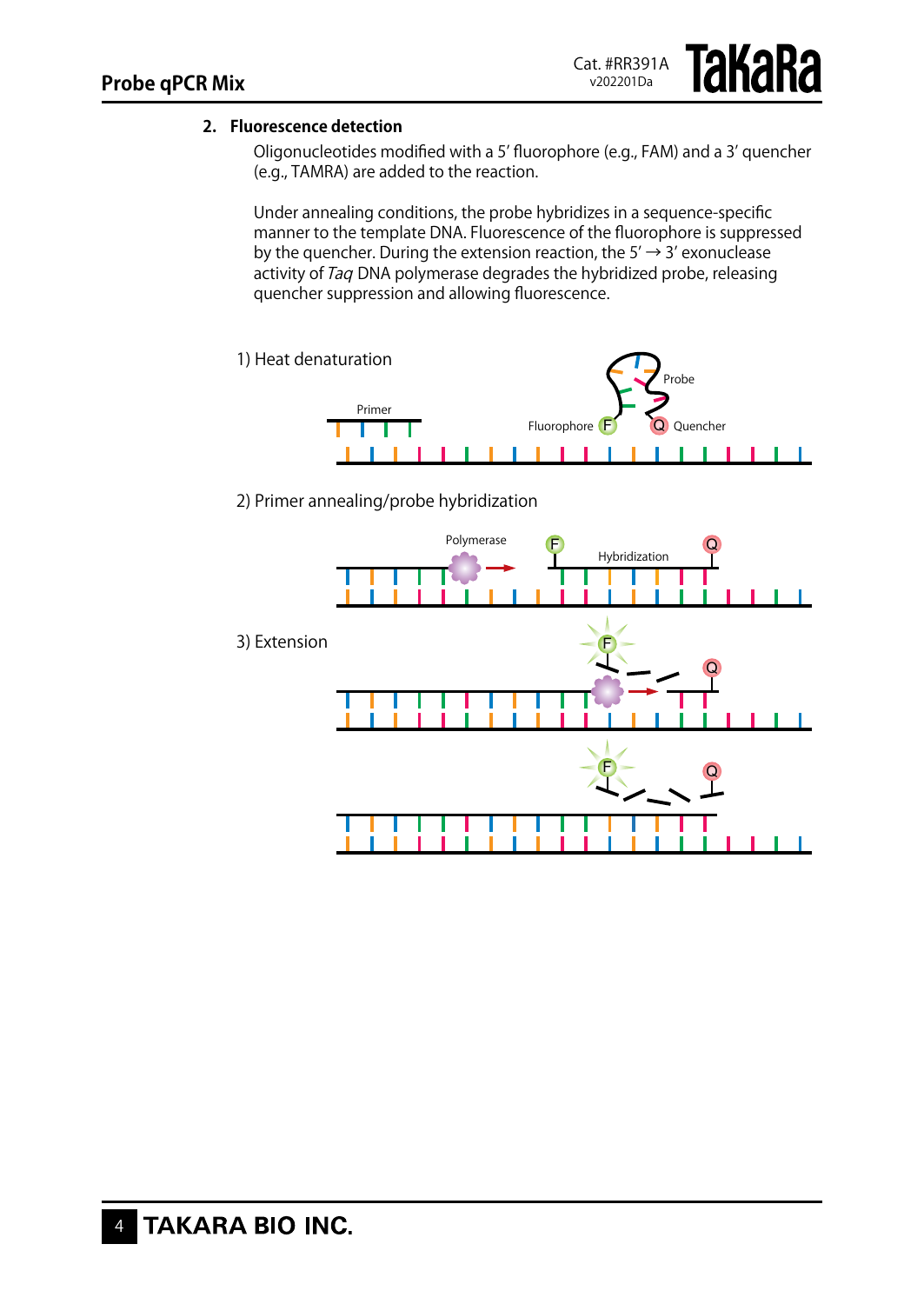**TAKARA** 

# **lIl. Components (200 reactions, 50 μl volume per reaction)**

| Probe qPCR Mix (2X) <sup>*1</sup>        | $1 \text{ ml} x 5$     |
|------------------------------------------|------------------------|
| ROX Reference Dye (50X) <sup>*2</sup>    | 200 $\mu$ I            |
| ROX Reference Dye II (50X) <sup>*2</sup> | 200 $\mu$ <sub>1</sub> |

- $*1$  Contains PCR enzyme, dNTP Mixture, Mg<sup>2+</sup> and Tli RNaseH
- \*2 Use when performing analyses with real-time PCR instruments that normalize fluorescent signals between wells, such as Applied Biosystems instruments.
	- ◆ Add ROX Reference Dye (50X) in a volume equivalent to 1/50 of the PCR reaction mixture when using the following Applied Biosystems systems:
		- • 7300 Real-Time PCR System
		- StepOnePlus Real-Time PCR System
	- $\blacklozenge$  Add ROX Reference Dye II (50X) in a volume equivalent to 1/100 of the PCR reaction mixture when using the following Applied Biosystems systems:
		- • 7500 Real-Time PCR System
		- 7500 Fast Real-Time PCR System
	- $\blacklozenge$  No ROX Reference Dye (50X) is required when using any of the following systems:
		- Thermal Cycler Dice Real Time System III (Cat. #TP950/TP970/TP980/ TP990)\*3
		- Thermal Cycler Dice Real Time System II/Lite (Cat. #TP900/TP960/TP700/ TP760: discontinued)
		- LightCycler 96/480 System (Roche Diagnostics)
		- CFX96 Real-Time PCR Detection System (Bio-Rad)
		- Smart Cycler System/Smart Cycler II System (Cepheid)
		- \*3 Not available in all geographic locations. Check for availability in your area.

#### **lV. Materials Required but not Provided**

- DNA amplification system for real-time PCR (authorized instruments)
- Reaction tubes or plates designed specifically for the qPCR instrument used
- PCR primers
- Probe for detection (TaKaRa qPCR Probe, etc.)
- Sterile purified water
- Micropipette and tips (sterile, with filter)

#### **V. Storage**

Store at 4℃ (stable for 6 months)

Every precaution should be taken to avoid contamination.

- 1. Store the product at 4℃ after receipt. Before use, gently invert tube to make sure reagent is completely dissolved and evenly mixed.
- 2. This product may be frozen at -20℃ for long term storage. Once thawed, it should be stored at 4℃ and used within 6 months.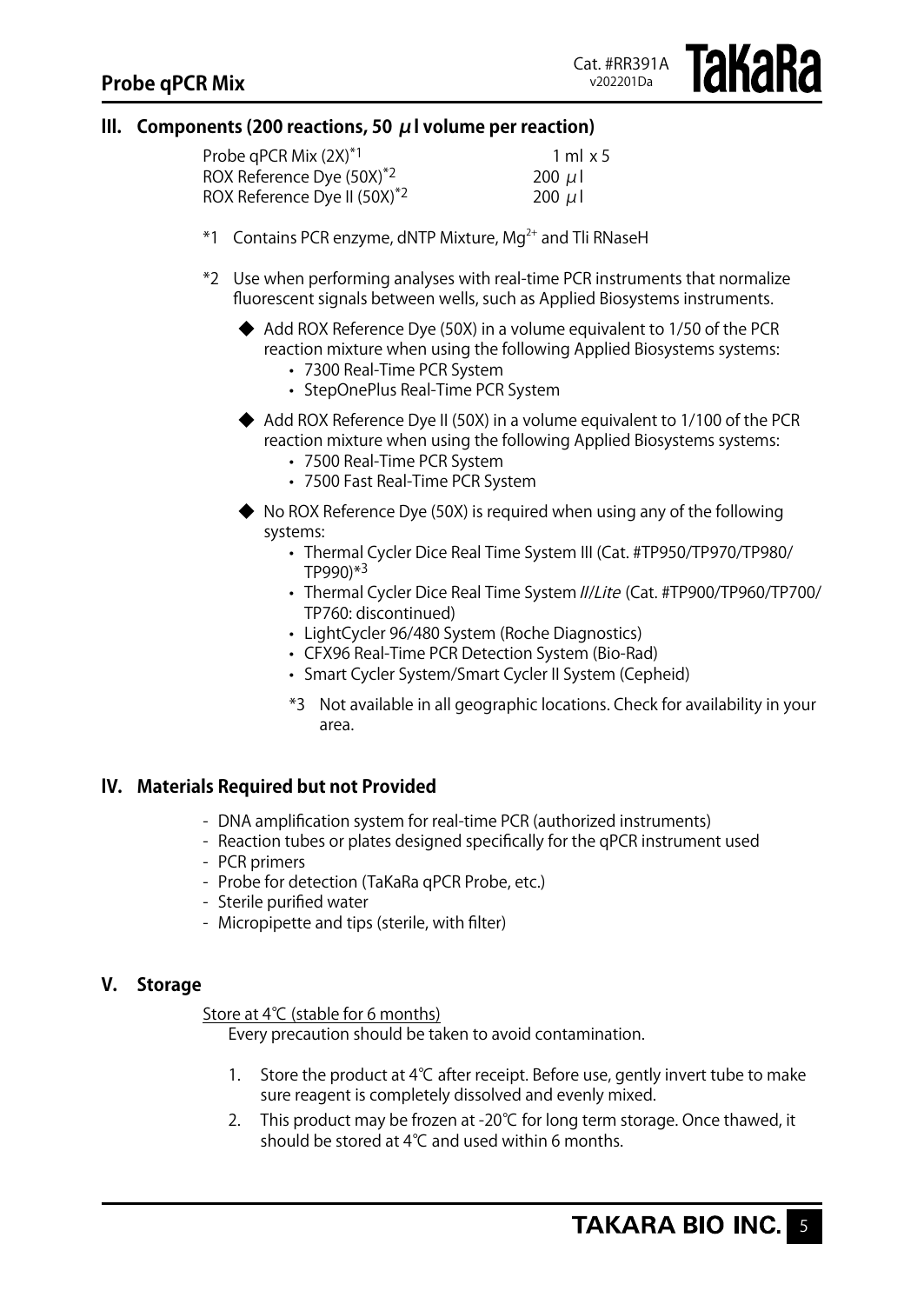### **VI. Features**

- 1. This product allows rapid and accurate gene detection and quantification using real-time PCR.
- 2. The 2X premix enables easy pipetting.
- 3. Reduced sensitivity to contaminants that inhibit PCR allows for successful PCR reactions using templates purified using simpler methods.
- 4. The premix includes Tli RNaseH, a heat-resistant RNase H, that minimizes PCR inhibition by removing residual mRNA in input cDNA.

#### **VII. Precautions Before Use**

#### **Read these precautions before use and follow them when using this product.**

1. Before use, make sure the reagent is evenly mixed by gently inverting the tube several times without creating bubbles. Uneven reagent mixing will result in inadequate reactivity. Do not mix by vortexing.

 When stored frozen at -20℃, Probe qPCR Mix (2X) may precipitate. To dissolve the precipitate completely, warm by hand or let stand at room temperature briefly, then invert the tube several times. Make sure reagent is evenly mixed before use.

- 2. Place reagent on ice immediately after it has thawed.
- 3. This product is not supplied with probe and primers.
- 4. Use fresh disposable tips to minimize potential cross-contamination between samples when preparing reaction mixtures or dispensing aliquots.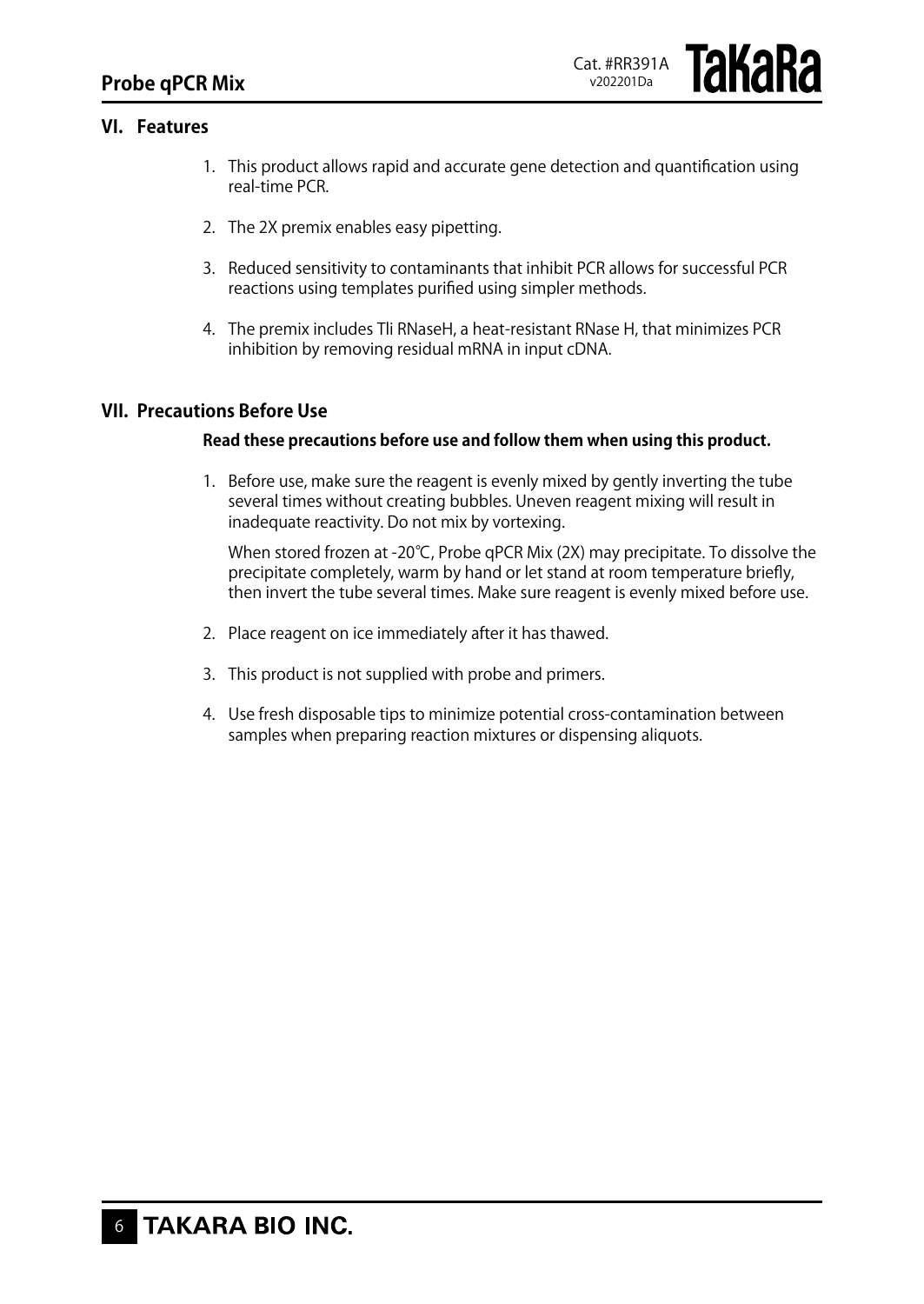# **VIII. Protocol**

# **1. Protocol Using the Thermal Cycler Dice Real Time System III (II and Lite: discontinued)**

- **Note:** Follow the procedures provided in the manual for the respective Thermal Cycler Dice Real Time System.
	- 1. Prepare the PCR reaction mixture shown below.

| <per reaction=""></per>         |             |                           |  |  |  |
|---------------------------------|-------------|---------------------------|--|--|--|
| Reagent                         | Volume      | Final Conc.               |  |  |  |
| Probe qPCR Mix (2X)             | 12.5 $\mu$  | 1Χ                        |  |  |  |
| PCR Forward Primer (10 $\mu$ M) | $0.5 \mu l$ | 0.2 $\mu$ M <sup>*1</sup> |  |  |  |
| PCR Reverse Primer (10 $\mu$ M) | $0.5 \mu$   | 0.2 $\mu$ M <sup>*1</sup> |  |  |  |
| Probe <sup>*2</sup>             | $1 \mu l$   |                           |  |  |  |
| Template*3                      | $2 \mu l$   |                           |  |  |  |
| Sterile purified water          | $8.5 \mu$   |                           |  |  |  |
| Total                           | $25 \mu$    |                           |  |  |  |

- \*1 A final primer concentration of 0.2  $\mu$  M is most likely to yield good results. However, should further optimization be required, try adjusting primer concentrations in the range of 0.1 to 1.0  $\mu$  M.
- \*2 The probe concentration varies depending on the real-time PCR instrument being used and the type of fluorescent label. Refer to the instrument manual and the probe data sheet to determine the appropriate concentration. When using the Thermal Cycler Dice Real Time System, use a final concentration in the range of 0.1 to 0.5  $\mu$  M.
- \*3 The optimal quantity depends on the copy number of the target in the template solution. Test serial dilutions to select the appropriate quantity. It is preferable to use no more than 100 ng of DNA template. When using cDNA (RT reaction mixture) as a template, the template volume should not exceed 10% of the PCR reaction mixture (e.g., no more than 2  $\mu$  I cDNA template solution for a 20 μl PCR reaction).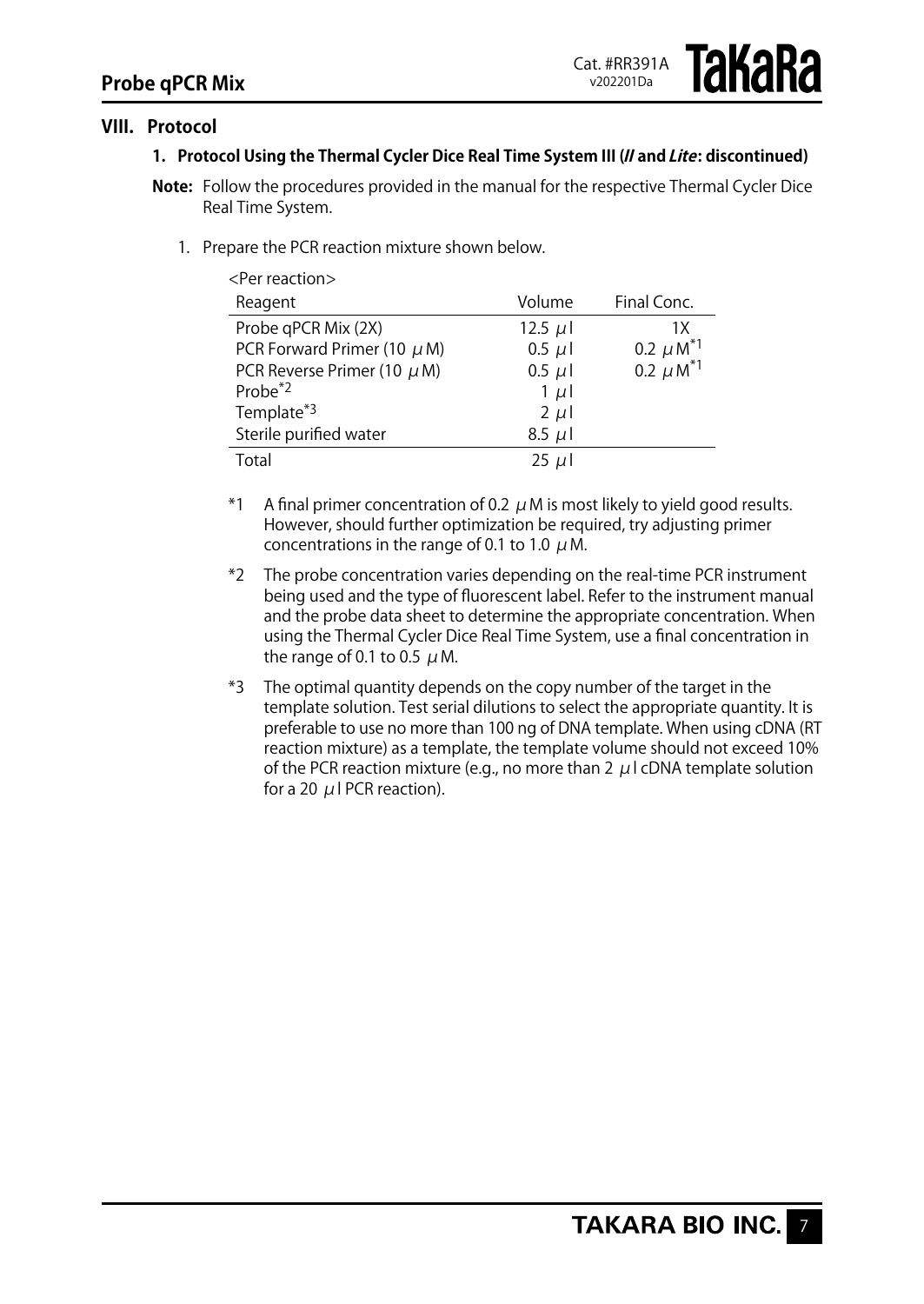2. Start the reaction.

The recommended protocol for PCR reactions is the shuttle PCR standard protocol below. Try this protocol first and optimize PCR conditions as necessary. (See "PCR Conditions" on page 17.)



#### **Note:**

The DNA polymerase in this product is a hot-start PCR enzyme that includes an anti-Taq antibody that inhibits polymerase activity. The initial denaturation step prior to PCR should be 95℃ for 30 sec. Longer heat treatment may decrease enzyme activity and affect amplification efficiency and quantification.

3. After the reaction is complete, check the amplification curves and plot a standard curve if absolute quantification will be performed.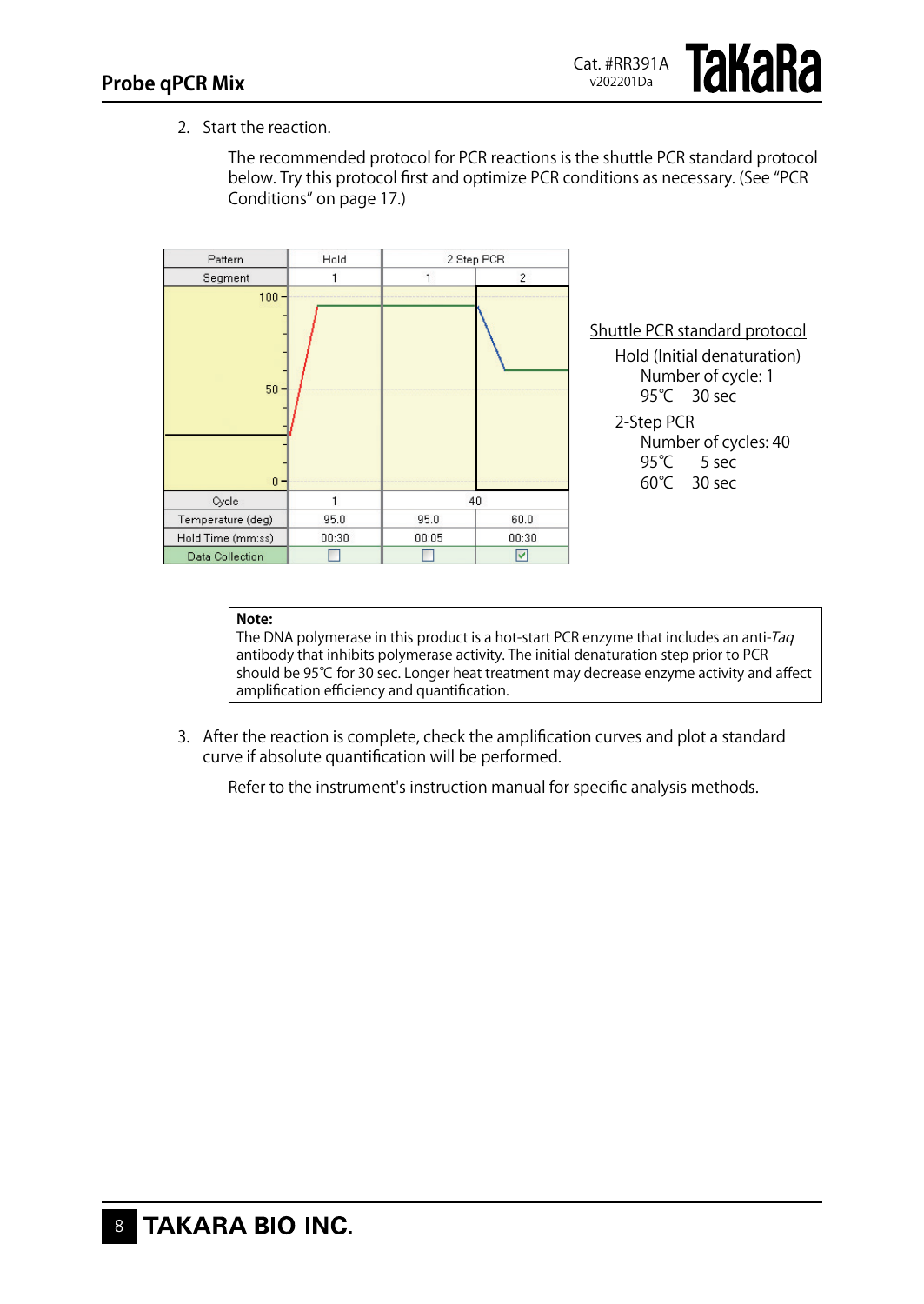**IAKAKA** 

#### **2. Protocol Using the Applied Biosystems 7300 Real-Time PCR System or StepOnePlus Real-Time PCR System**

**Note:** Follow the procedures provided in the manual for the respective instrument.

1. Prepare the PCR reaction mixture shown below.

| <per reaction=""></per>               |                      |                          |                           |  |  |
|---------------------------------------|----------------------|--------------------------|---------------------------|--|--|
| Reagent                               | Volume               | Volume                   | Final Conc.               |  |  |
| Probe qPCR Mix (2X)                   | 10 $\mu$             | 25 $\mu$                 | 1X                        |  |  |
| PCR Forward Primer (10 $\mu$ M)       | $0.4 \mu l$          | $1 \mu l$                | 0.2 $\mu$ M <sup>*1</sup> |  |  |
| PCR Reverse Primer (10 $\mu$ M)       | $0.4 \mu l$          | $1 \mu l$                | 0.2 $\mu$ M <sup>*1</sup> |  |  |
| Probe $*2$                            | $0.8 \mu$            | $2 \mu l$                |                           |  |  |
| ROX Reference Dye (50X) <sup>*3</sup> | $0.4 \mu l$          | $1 \mu l$                | 1X                        |  |  |
| Template*4                            | $2 \mu l$            | $4 \mu$                  |                           |  |  |
| Sterile purified water                | $6 \mu l$            | $16 \mu$                 |                           |  |  |
| Total                                 | 20 µ 1 <sup>"5</sup> | 50 $\mu$ l <sup>*5</sup> |                           |  |  |

- \*1 A final primer concentration of 0.2  $\mu$  M is likely to yield good results. However, if further optimization is required, adjust the primer concentration in the range of 0.1 - 1.0  $\mu$  M.
- \*2 The probe concentration varies depending on the real-time PCR instrument being used and the type of fluorescent label. Refer to the instrument manual and the probe data sheet to determine the appropriate concentration.
- \*3 Use the ROX Reference Dye at a final concentration of 1X.
- \*4 The optimal quantity depends on the copy number of the target in the template solution. Test serial dilutions to select the appropriate quantity. It is preferable to use no more than 100 ng of DNA template. When using cDNA (RT reaction mixture) as a template, the template volume should not exceed 10% of the PCR reaction mixture (e.g., no more than 2  $\mu$  I cDNA template solution for a 20  $\mu$  I PCR reaction).
- \*5 Adjust according to the recommended volume for the instrument.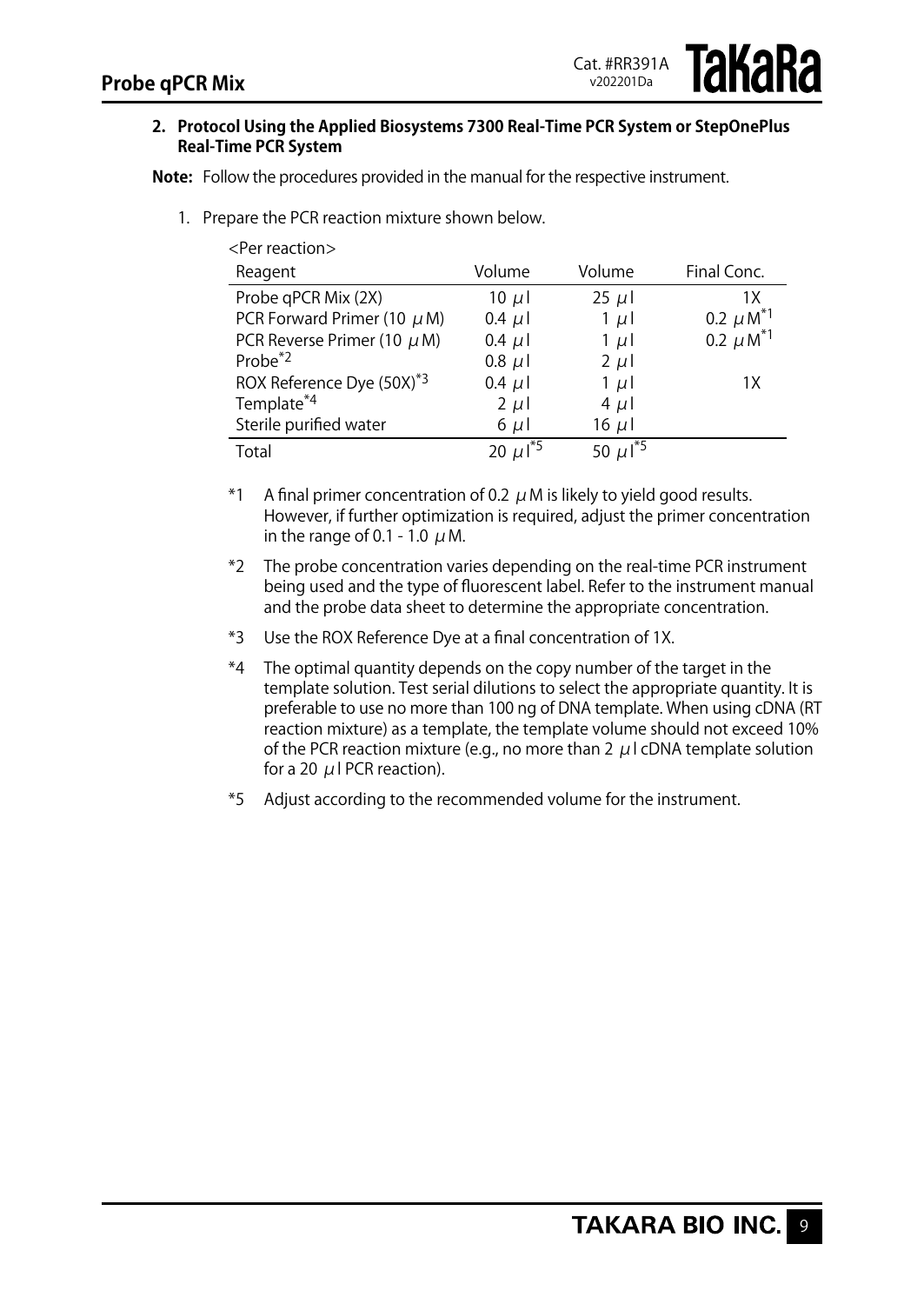**TAKARA** 

# 2. Start the reaction.

The recommended protocol for PCR reactions is the shuttle PCR standard protocol below. Try this protocol first and optimize PCR conditions as necessary. (See "PCR Conditions" on page 17.)

<7300 Real-Time PCR System>

Shuttle PCR standard protocol Stage 1: Initial denaturation Number of cycle: 1 95℃ 30 sec Stage 2: PCR Number of cycles: 40 95<sup>°</sup>C 5 sec 60℃ 31 sec

<StepOnePlus Real-Time PCR System>

Shuttle PCR standard protocol Fast Mode Holding Stage Number of cycle: 1 95℃ 20 sec Cycling Stage Number of cycles: 40 95℃ 1 sec 60℃ 20 sec

#### **Note:**

The DNA polymerase in this product is a hot-start PCR enzyme that includes an anti-Tag antibody that inhibits polymerase activity. The initial denaturation step prior to PCR should be 95℃ for 30 sec. Longer heat treatment may decrease enzyme activity and affect amplification efficiency and quantification.

3. After the reaction is complete, check the amplification curves and plot a standard curve if absolute quantification will be performed.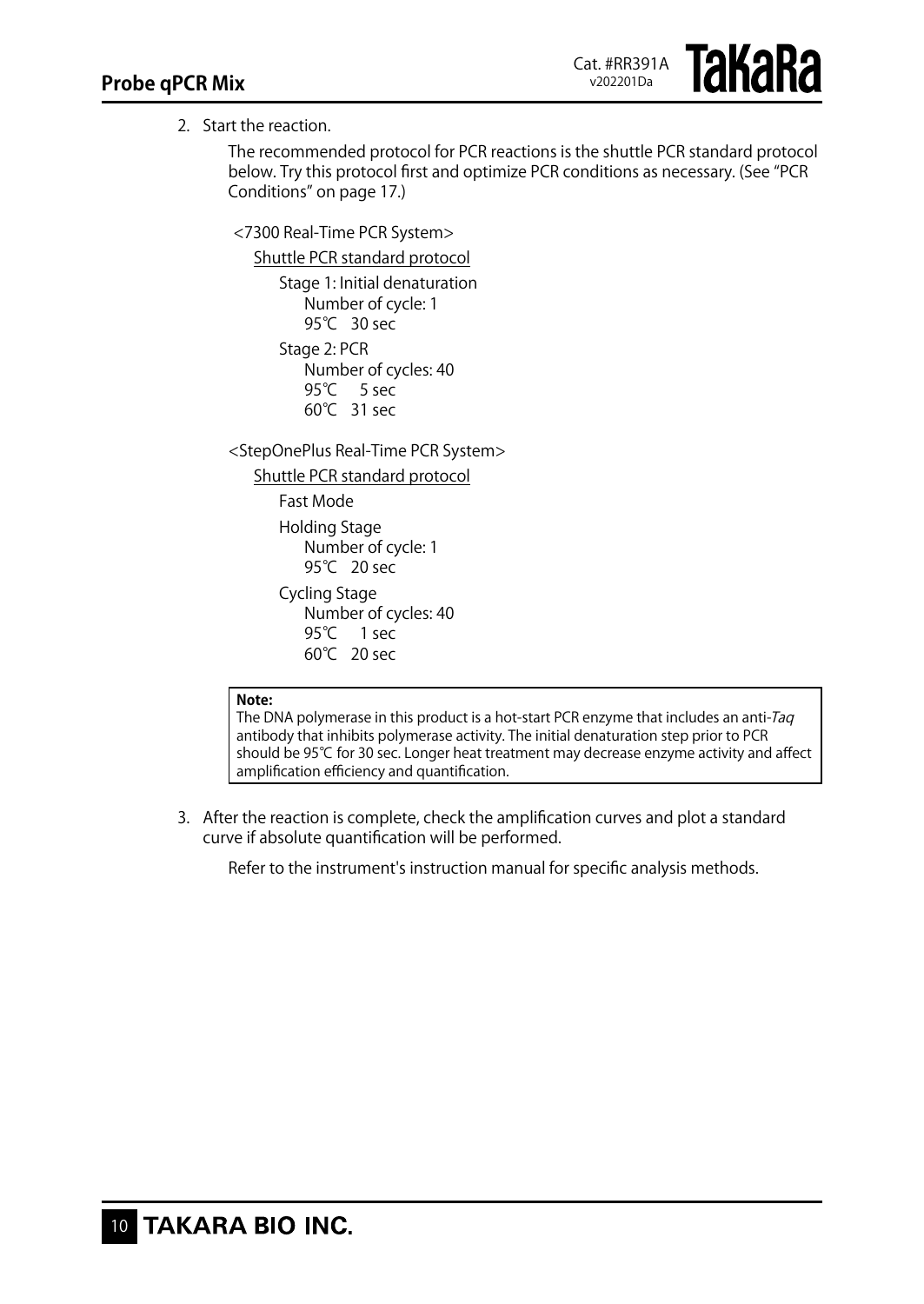# **3. Protocol Using the Applied Biosystems 7500/7500 Fast Real-Time PCR System**

**Note:** Follow the procedures provided in the manual for the respective instrument.

- <Per reaction> Reagent Volume Volume Final Conc. Probe qPCR Mix (2X)  $10 \mu I$  25  $\mu I$  1X<br>
PCR Forward Primer (10  $\mu$  M) 0.4  $\mu I$  1  $\mu$  1 PCR Forward Primer (10  $\mu$  M)  $\phantom{0}0.4$   $\mu$  l  $\phantom{0}1$   $\mu$  l  $\phantom{0}0.2$   $\mu$  M<sup>\*1</sup><br>PCR Reverse Primer (10  $\mu$  M)  $\phantom{0}0.4$   $\mu$  l  $\phantom{0}1$   $\mu$  l  $\phantom{0}0.2$   $\mu$  M<sup>\*1</sup> PCR Reverse Primer (10  $\mu$  M) 0.4  $\mu$ 1 1  $\mu$ 1 Probe<sup>\*2</sup> 0.8 μl 2 μl ROX Reference Dye II (50X)  $0.2 \mu$ I  $0.5 \mu$ I 0.5X<sup>\*3</sup> Template<sup>\*4</sup> 2 μl 4 μl Sterile purified water 6.2  $\mu$ l 16.5  $\mu$ l Total 20  $\mu$ 1<sup>\*5</sup> 50  $\mu$ 1<sup>\*5</sup>
- 1. Prepare the PCR reaction mixture shown below.

- \*1 A final primer concentration of 0.2  $\mu$  M is likely to yield good results. However, if further optimization is required, adjust the primer concentration in the range of 0.1 - 1.0  $\mu$  M.
- \*2 The probe concentration varies depending on the real-time PCR instrument being used and the type of fluorescent label. Refer to the instrument manual and the probe data sheet to determine the appropriate concentration.
- \*3 Use the ROX Reference Dye II at a final concentration of 0.5X.
- \*4 The optimal quantity depends on the copy number of the target in the template solution. Test serial dilutions to select the appropriate quantity. It is preferable to use no more than 100 ng of DNA template. When using cDNA (RT reaction mixture) as a template, the template volume should not exceed 10% of the PCR reaction mixture (e.g., no more than 2  $\mu$  I cDNA template solution for a 20  $\mu$  I PCR reaction).
- \*5 Adjust according to the recommended volume for the instrument.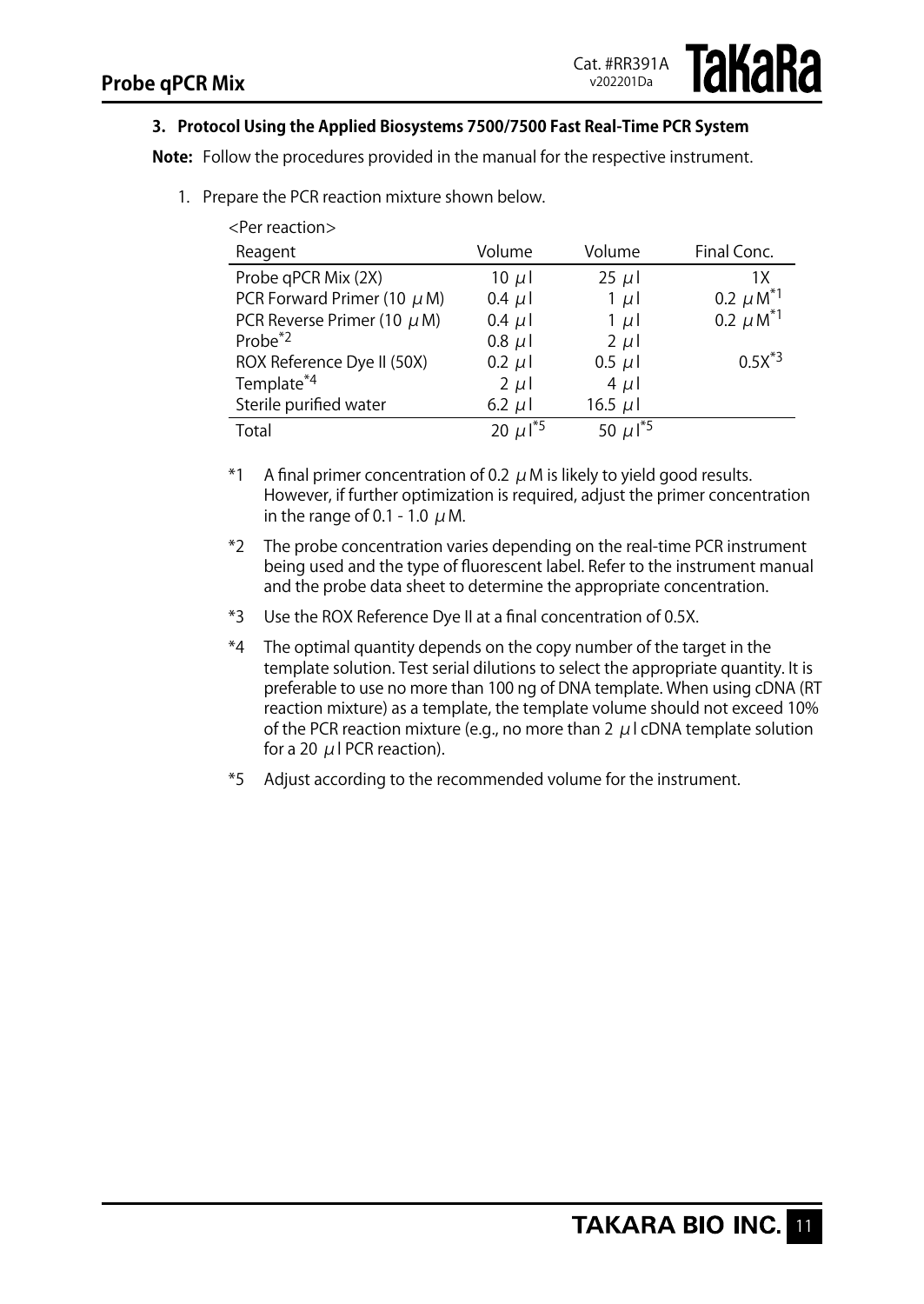**Takara** 

# 2. Start the reaction.

The recommended protocol for PCR reactions is the shuttle PCR standard protocol below. Try this protocol first and optimize PCR conditions as necessary. (See "PCR Conditions" on page 17.)

<7500 Real-Time PCR System>

Shuttle PCR standard protocol Stage 1: Initial denaturation Number of cycle: 1 95℃ 30 sec Stage 2: PCR Number of cycles: 40 95<sup>°</sup>C 5 sec 60℃ 34 sec

<7500 Fast Real-Time PCR System>

Shuttle PCR standard protocol

Fast Mode Holding Stage Number of cycle: 1 95°C 20 sec Cycling Stage Number of cycles: 40

95<sup>°</sup>C 3 sec 60℃ 30 sec

#### **Note:**

The DNA polymerase in this product is a hot-start PCR enzyme that includes an anti-Taq antibody that inhibits polymerase activity. The initial denaturation step prior to PCR should be 95℃ for 30 sec. Longer heat treatment may decrease enzyme activity and affect amplification efficiency and quantification.

3. After the reaction is complete, check the amplification curves and plot a standard curve if absolute quantification will be performed.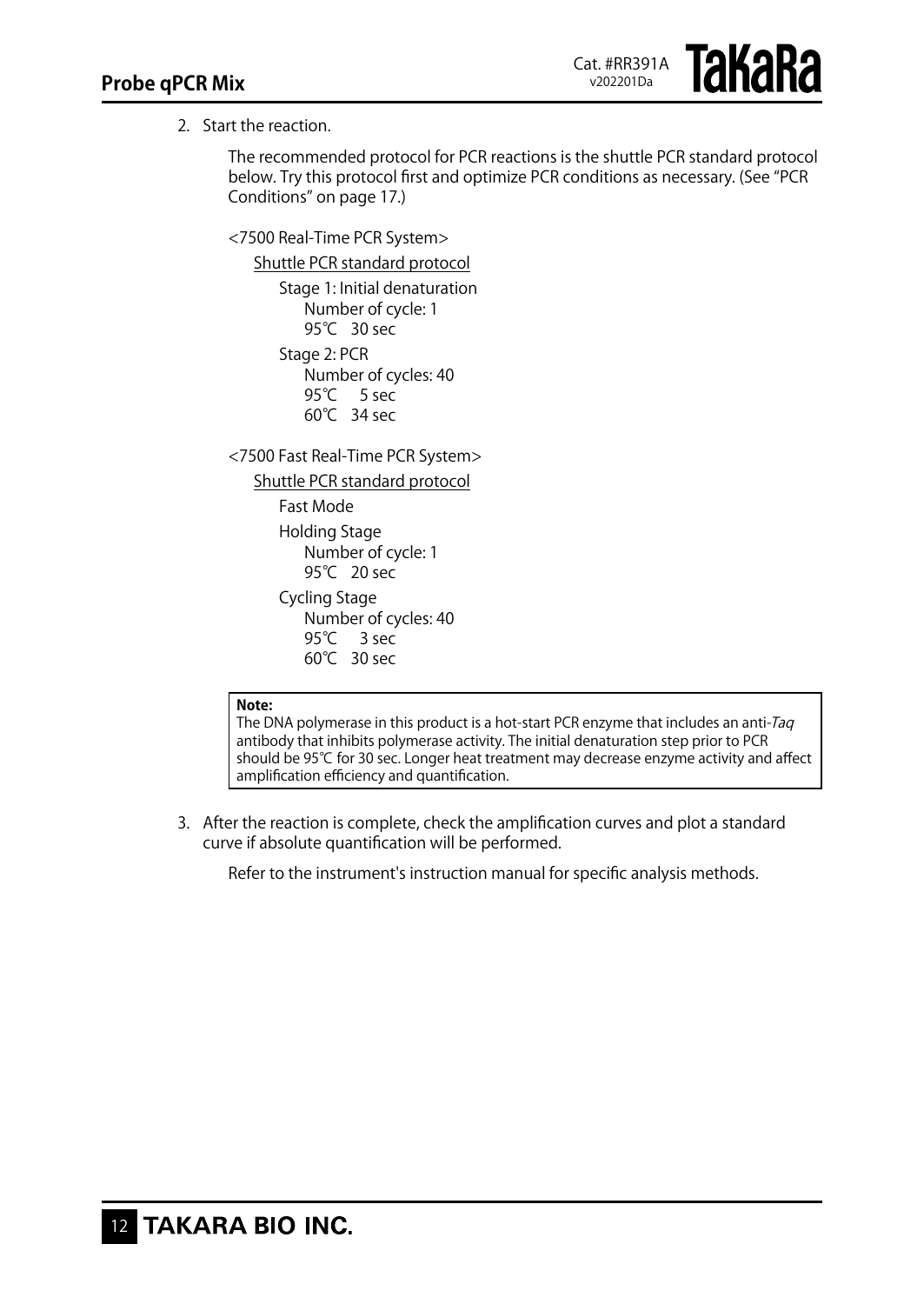# **4. Protocol Using the LightCycler 96 System**

**Note:** Follow the procedures provided in the manual for the LightCycler 96 System.

1. Prepare the PCR reaction mixture shown below.  $\angle$ Por reaction

| ו כו וכמגנוטווא                 |             |                           |
|---------------------------------|-------------|---------------------------|
| Reagent                         | Volume      | Final Conc.               |
| Probe qPCR Mix (2X)             | 10 $\mu$    | 1X                        |
| PCR Forward Primer (10 $\mu$ M) | $0.4 \mu l$ | 0.2 $\mu$ M <sup>*1</sup> |
| PCR Reverse Primer (10 $\mu$ M) | $0.4 \mu l$ | 0.2 $\mu$ M <sup>*1</sup> |
| Probe $*^2$                     | $0.8 \mu l$ |                           |
| Template*3                      | $2 \mu l$   |                           |
| Sterile purified water          | 6.4 $\mu$   |                           |
| Total                           | 20 $\mu$    |                           |

\*1 A final primer concentration of 0.2  $\mu$  M is likely to yield good results. However, if further optimization is required, adjust the primer concentration in the range of 0.1 - 1.0  $\mu$  M.

- \*2 The probe concentration varies depending on the real-time PCR instrument being used and the type of fluorescent label. Refer to the instrument manual and the probe data sheet to determine the appropriate concentration.
- \*3 The optimal quantity depends on the copy number of the target in the template solution. Test serial dilutions to select the appropriate quantity. It is preferable to use no more than 100 ng of DNA template. When using cDNA (RT reaction mixture) as a template, the template volume should not exceed 10% of the PCR reaction mixture (e.g., no more than 2 μl cDNA template solution for a 20  $\mu$  I PCR reaction).
- 2. Start the reaction.

The recommended protocol for PCR reactions is the shuttle PCR standard protocol below. Try this protocol first and optimize PCR conditions as necessary. (See "PCR Conditions" on page 17.)

#### Shuttle PCR standard protocol

Hold (Initial denaturation) Number of cycle: 1 95<sup>°</sup>C 30 sec 2-Step PCR Number of cycles: 40 95<sup>°</sup>C 5 sec

60℃ 30 sec

#### **Note:**

The DNA polymerase in this product is a hot-start PCR enzyme that includes an anti-Tag antibody that inhibits polymerase activity. The initial denaturation step prior to PCR should be 95℃ for 30 sec. Longer heat treatment may decrease enzyme activity and affect amplification efficiency and quantification.

3. After the reaction is complete, check the amplification curves and plot a standard curve if absolute quantification will be performed.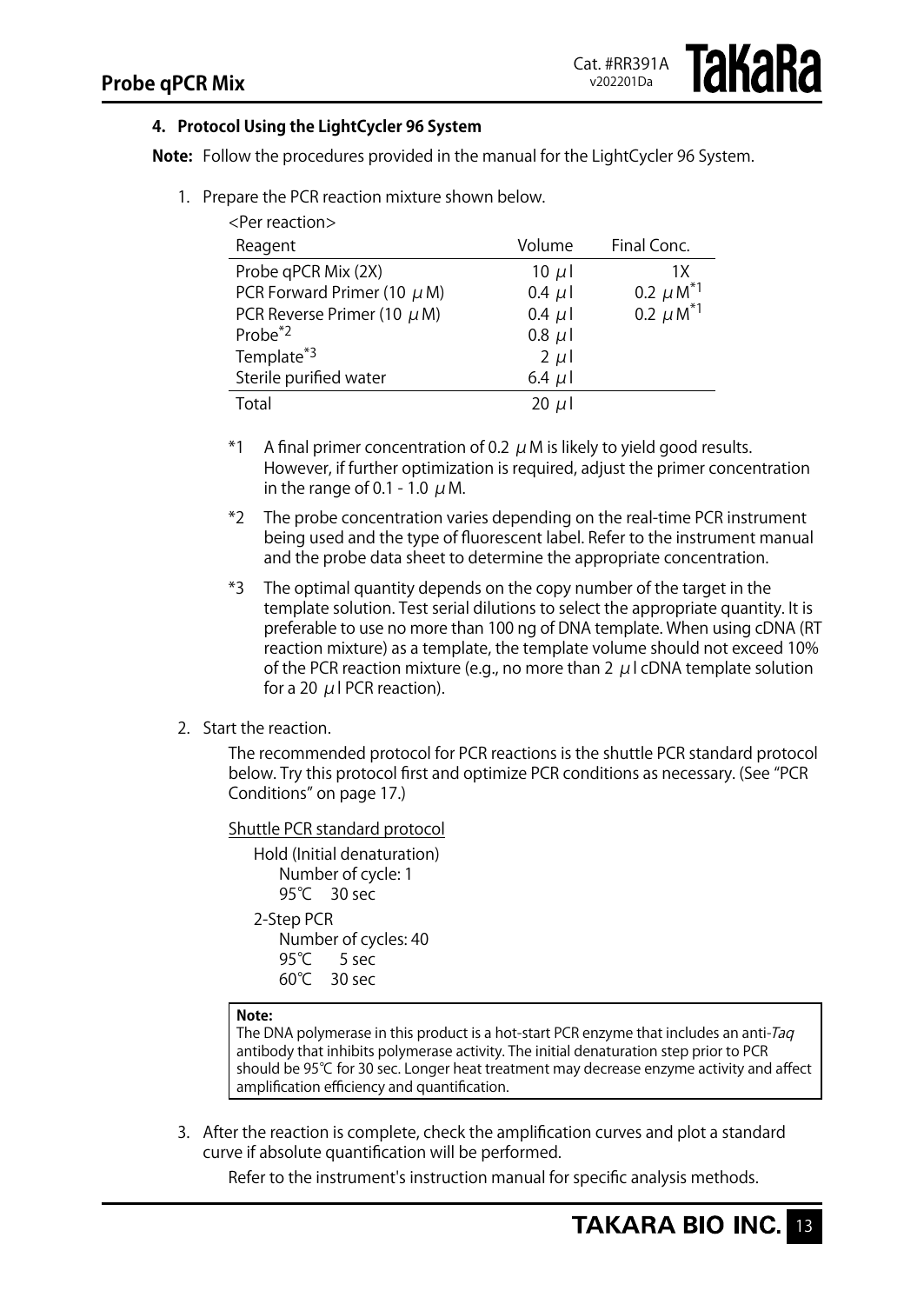**126262** 

# **5. Protocol Using the the LightCycler 480 System**

**Note:** Follow the procedures provided in the manual for the LightCycler 480 System.

- <Per reaction> Reagent **No. 2018** Volume Final Conc. Probe qPCR Mix (2X)  $10 \mu$  10  $\mu$  10  $\mu$  1X<br>PCR Forward Primer (10  $\mu$  M)  $0.4 \mu$  1  $0.2 \mu$  M<sup>\*1</sup> PCR Forward Primer (10  $\mu$  M) 0.4  $\mu$ 1 PCR Reverse Primer (10  $\mu$  M) 0.4  $\mu$  I 0.2  $\mu$  M<sup>\*1</sup> Probe<sup>\*2</sup> 0.8  $\mu$  1 Template<sup>\*3</sup> 2  $\mu$ l Sterile purified water 6.4  $\mu$ l Total 20  $\mu$  1
- 1. Prepare the PCR reaction mixture shown below.

\*1 A final primer concentration of 0.2  $\mu$  M is likely to yield good results. However, if further optimization is required, adjust the primer concentration in the range of 0.1 - 1.0  $\mu$  M.

- \*2 The probe concentration varies depending on the real-time PCR instrument being used and the type of fluorescent label. Refer to the instrument manual and the probe data sheet to determine the appropriate concentration.
- \*3 The optimal quantity depends on the copy number of the target in the template solution. Test serial dilutions to select the appropriate quantity. It is preferable to use no more than 100 ng of DNA template. When using cDNA (RT reaction mixture) as a template, the template volume should not exceed 10% of the PCR reaction mixture (e.g., no more than 2  $\mu$  I cDNA template solution for a 20  $\mu$  I PCR reaction).
- 2. Start the reaction.

The recommended protocol for PCR reactions is the shuttle PCR standard protocol below. Try this protocol first and optimize PCR conditions as necessary. (See "PCR Conditions" on page 17.)

#### Shuttle PCR standard protocol

Hold (Initial denaturation) Number of cycle: 1 95℃ 30 sec 2-Step PCR Number of cycles: 40

95<sup>°</sup>C 5 sec  $60^{\circ}$  30 sec

# **Note:**

The DNA polymerase in this product is a hot-start PCR enzyme that includes an anti-Taq antibody that inhibits polymerase activity. The initial denaturation step prior to PCR should be 95℃ for 30 sec. Longer heat treatment may decrease enzyme activity and affect amplification efficiency and quantification.

3. After the reaction is complete, check the amplification curves and plot a standard curve if absolute quantification will be performed.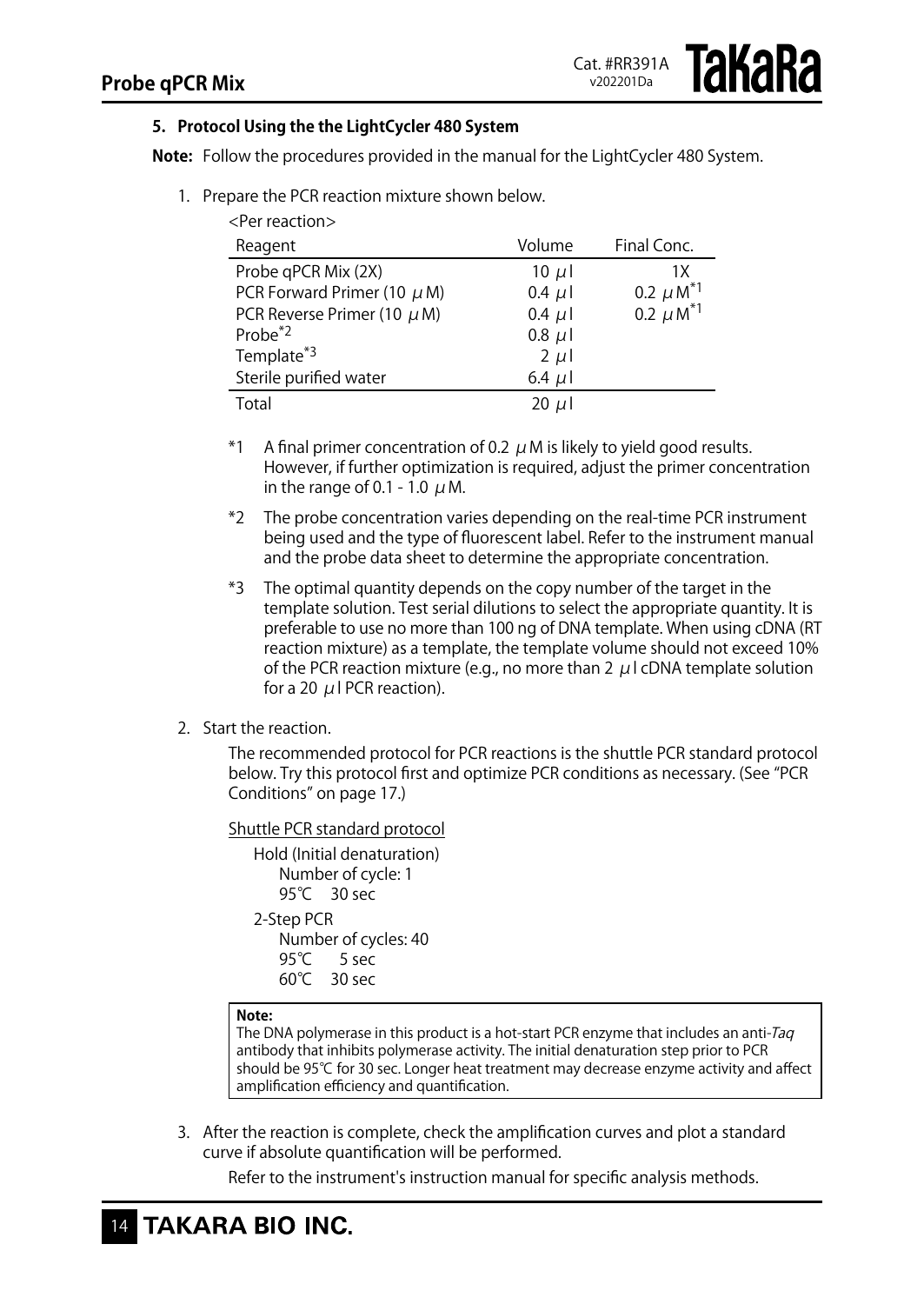# іакака

# **6. Protocol Using the CFX96 Real-Time PCR Detection System**

- **Note:** Follow the procedures provided in the manual for the CFX96 Real-Time PCR Detection System.
	- 1. Prepare the PCR reaction mixture shown below.

| <per reaction=""></per>         |             |                           |  |  |  |
|---------------------------------|-------------|---------------------------|--|--|--|
| Reagent                         | Volume      | Final Conc.               |  |  |  |
| Probe qPCR Mix (2X)             | 10 $\mu$    | 1X                        |  |  |  |
| PCR Forward Primer (10 $\mu$ M) | $0.4 \mu l$ | 0.2 $\mu$ M <sup>*1</sup> |  |  |  |
| PCR Reverse Primer (10 $\mu$ M) | $0.4 \mu$   | 0.2 $\mu$ M <sup>*1</sup> |  |  |  |
| Probe <sup>*2</sup>             | $0.8$ $\mu$ |                           |  |  |  |
| Template*3                      | $2 \mu$     |                           |  |  |  |
| Sterile purified water          | 6.4 $\mu$ l |                           |  |  |  |
| Total                           | 20 $\mu$    |                           |  |  |  |

\*1 A final primer concentration of 0.2  $\mu$  M is likely to yield good results. However, if further optimization is required, adjust the primer concentration in the range of 0.1 - 1.0  $\mu$  M.

- \*2 The probe concentration varies depending on the real-time PCR instrument being used and the type of fluorescent label. Refer to the instrument manual and the probe data sheet to determine the appropriate concentration.
- \*3 The optimal quantity depends on the copy number of the target in the template solution. Test serial dilutions to select the appropriate quantity. It is preferable to use no more than 100 ng of DNA template. When using cDNA (RT reaction mixture) as a template, the template volume should not exceed 10% of the PCR reaction mixture (e.g., no more than 2  $\mu$  I cDNA template solution for a 20  $\mu$  I PCR reaction).

#### 2. Start the reaction.

The recommended protocol for PCR reactions is the shuttle PCR standard protocol below. Try this protocol first and optimize PCR conditions as necessary. (See "PCR Conditions" on page 17.)

#### Shuttle PCR standard protocol

Hold (Initial denaturation) Number of cycle: 1 95<sup>°</sup>C 30 sec 2-Step PCR Number of cycles: 40  $95^\circ$  $5$  sec 60℃ 30 sec

#### **Note:**

The DNA polymerase in this product is a hot-start PCR enzyme that includes an anti-Taq antibody that inhibits polymerase activity. The initial denaturation step prior to PCR should be 95℃ for 30 sec. Longer heat treatment may decrease enzyme activity and affect amplification efficiency and quantification.

3. After the reaction is complete, check the amplification curves and plot a standard curve if absolute quantification will be performed.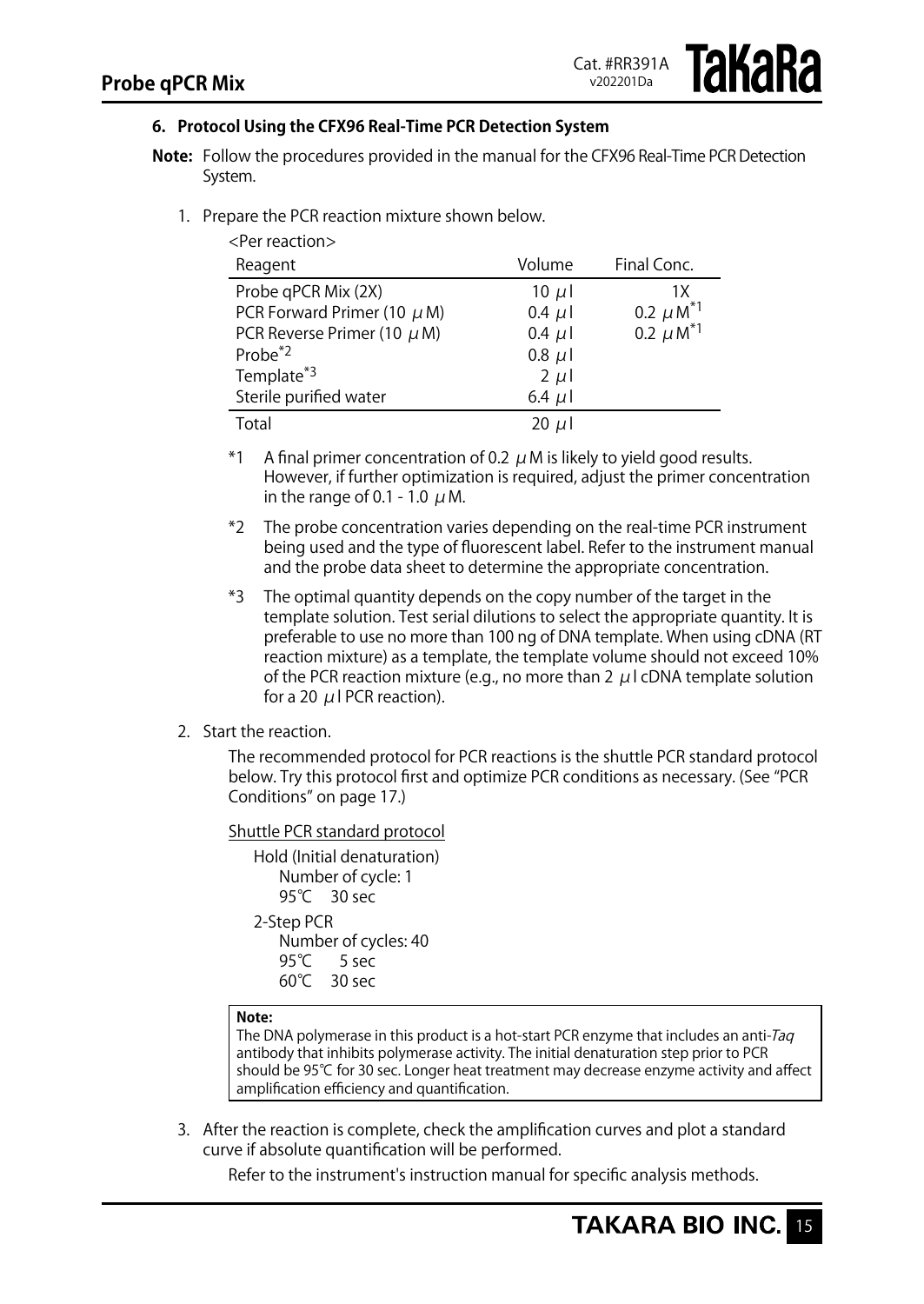# **7. Protocol Using the Smart Cycler II System**

<Per reaction>

**Note:** Follow the procedures provided in the manual for the Smart Cycler System.

1. Prepare the PCR reaction mixture shown below.

| $\sim$ $\sim$ $\sim$ $\sim$ $\sim$ $\sim$ |             |                           |
|-------------------------------------------|-------------|---------------------------|
| Reagent                                   | Volume      | Final Conc.               |
| Probe qPCR Mix (2X)                       | 12.5 $\mu$  | 1 X                       |
| PCR Forward Primer (10 $\mu$ M)           | $0.5 \mu l$ | 0.2 $\mu$ M <sup>*1</sup> |
| PCR Reverse Primer (10 $\mu$ M)           | $0.5 \mu l$ | 0.2 $\mu$ M <sup>*1</sup> |
| Probe <sup>*2</sup>                       | $1 \mu$     |                           |
| Template*3                                | $2 \mu l$   |                           |
| Sterile purified water                    | $8.5 \mu$   |                           |
| Total                                     | $25 \mu$    |                           |

\*1 A final primer concentration of 0.2  $\mu$  M is likely to yield good results. However, if further optimization is required, adjust the primer concentration in the range of 0.1 - 1.0  $\mu$  M.

- \*2 The probe concentration varies depending on the real-time PCR instrument being used and the type of fluorescent label. Refer to the instrument manual and the probe data sheet to determine the appropriate concentration. When using the Smart Cycler System/Smart Cycler II System, use a final concentration in the range of 0.1 - 0.5  $\mu$  M.
- \*3 The optimal quantity depends on the copy number of the target in the template solution. Test serial dilutions to select the appropriate quantity. It is preferable to use no more than 100 ng of DNA template. When using cDNA (RT reaction mixture) as a template, the template volume should not exceed 10% of the PCR reaction mixture (e.g., no more than 2.5  $\mu$  I cDNA template solution for a 25  $\mu$  PCR reaction).

#### 2. Start the reaction.

The recommended protocol for PCR reactions is the shuttle PCR standard protocol below. Try this protocol first and optimize PCR conditions as necessary. (See "PCR Conditions" on page 17.)

#### Shuttle PCR standard protocol

Stage 1: Initial denaturation Cycle: 1 95℃ 30 sec Stage 2: 2-Step PCR Repeat: 40 95℃ 5 sec<br>60℃ 20 sec  $20$  sec

#### **Note:**

The DNA polymerase in this product is a hot-start PCR enzyme that includes an anti-Taq antibody that inhibits polymerase activity. The initial denaturation step prior to PCR should be 95℃ for 30 sec. Longer heat treatment may decrease enzyme activity and affect amplification efficiency and quantification.

3. After the reaction is complete, check the amplification curves and plot a standard curve if absolute quantification will be performed.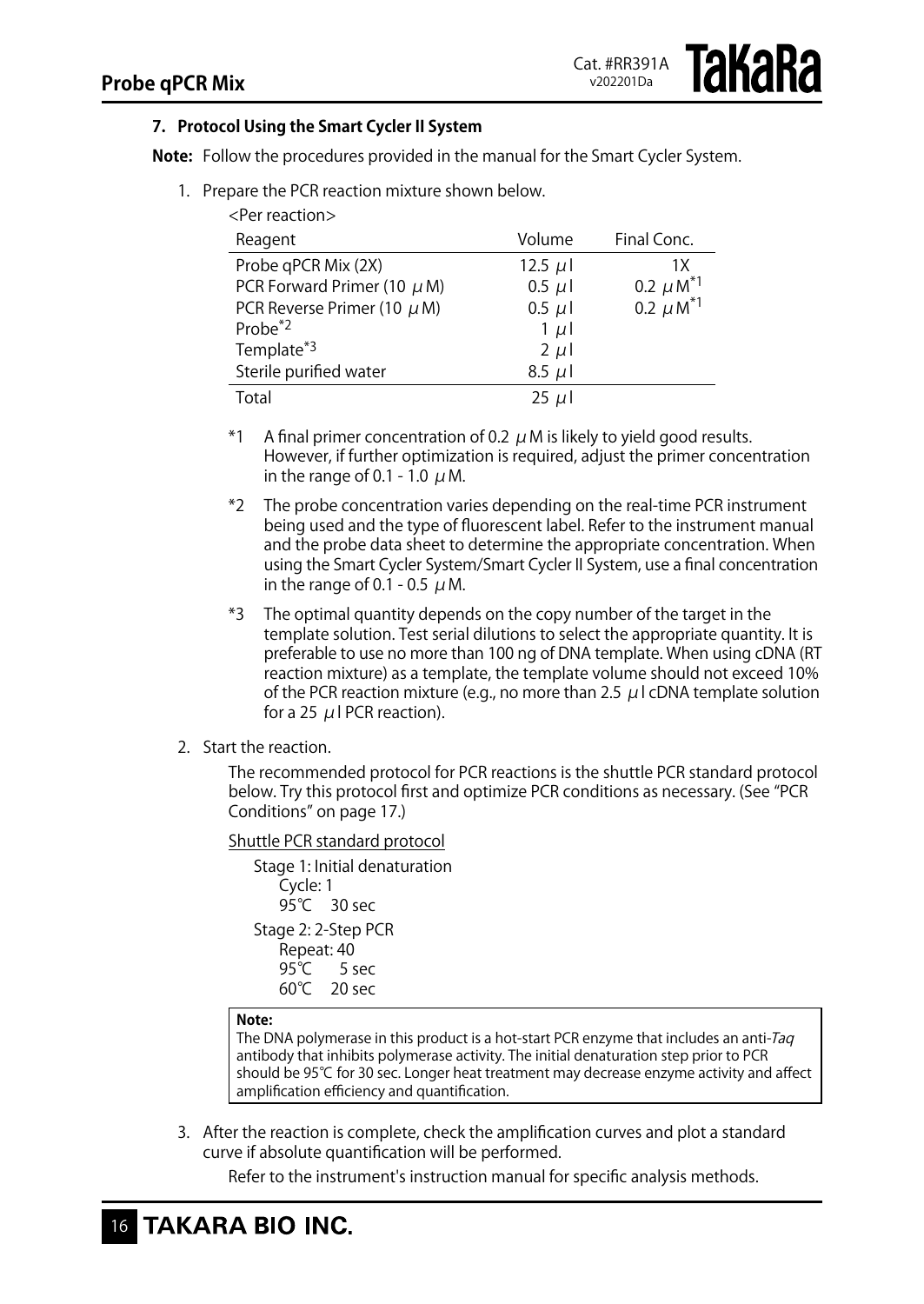#### **8. PCR Conditions Initial Denaturation**

| Step                           | Temperature | Time   | Detection | Comment                                                                                                                                                                                                                                                                                                                                                                                            |
|--------------------------------|-------------|--------|-----------|----------------------------------------------------------------------------------------------------------------------------------------------------------------------------------------------------------------------------------------------------------------------------------------------------------------------------------------------------------------------------------------------------|
| <b>Initial</b><br>denaturation | 95° $C$     | 30 sec | $\Omega$  | Generally, 95℃ for 30 sec is sufficient<br>for initial denaturation in most cases,<br>even with difficult to denature<br>templates such as circular plasmids<br>and genomic DNAs. This procedure<br>may be extended to 1 - 2 min at 95℃<br>depending on template condition.<br>Prolonged denaturation may inactivate<br>the enzyme. Therefore, do not perform<br>denaturation for more than 2 min. |

# **Shuttle PCR (2-step PCR) number of cycles: 30 - 45 cycles**

| Step                    | Temperature         | Time                                  | Detection | Comment                                                                                                                                                                                                                         |
|-------------------------|---------------------|---------------------------------------|-----------|---------------------------------------------------------------------------------------------------------------------------------------------------------------------------------------------------------------------------------|
| Denaturation            | 95° $C$             | $3 - 5$ sec                           | Off       | Generally the amplification product<br>size for real-time PCR does not exceed<br>300 bp. Therefore, 95℃ for about<br>3 - 5 sec is usually sufficient.                                                                           |
| Annealing/<br>Extension | $56 - 64^{\circ}$ C | $20 - 30$ sec<br>(31, 34<br>seconds)* | On        | When optimizing reaction conditions,<br>evaluate results using annealing/<br>extension temperature in the range of<br>56 - 64°C. If poor reactivity occurs,<br>increasing incubation time for this<br>step may improve results. |

\* Some instruments do not allow a detection step setting of 30 sec or less.

Set the Applied Biosystems 7300 Real-Time PCR System for 31 sec or longer. Set the Applied Biosystems 7500 Real-Time PCR System for 34 sec or longer.